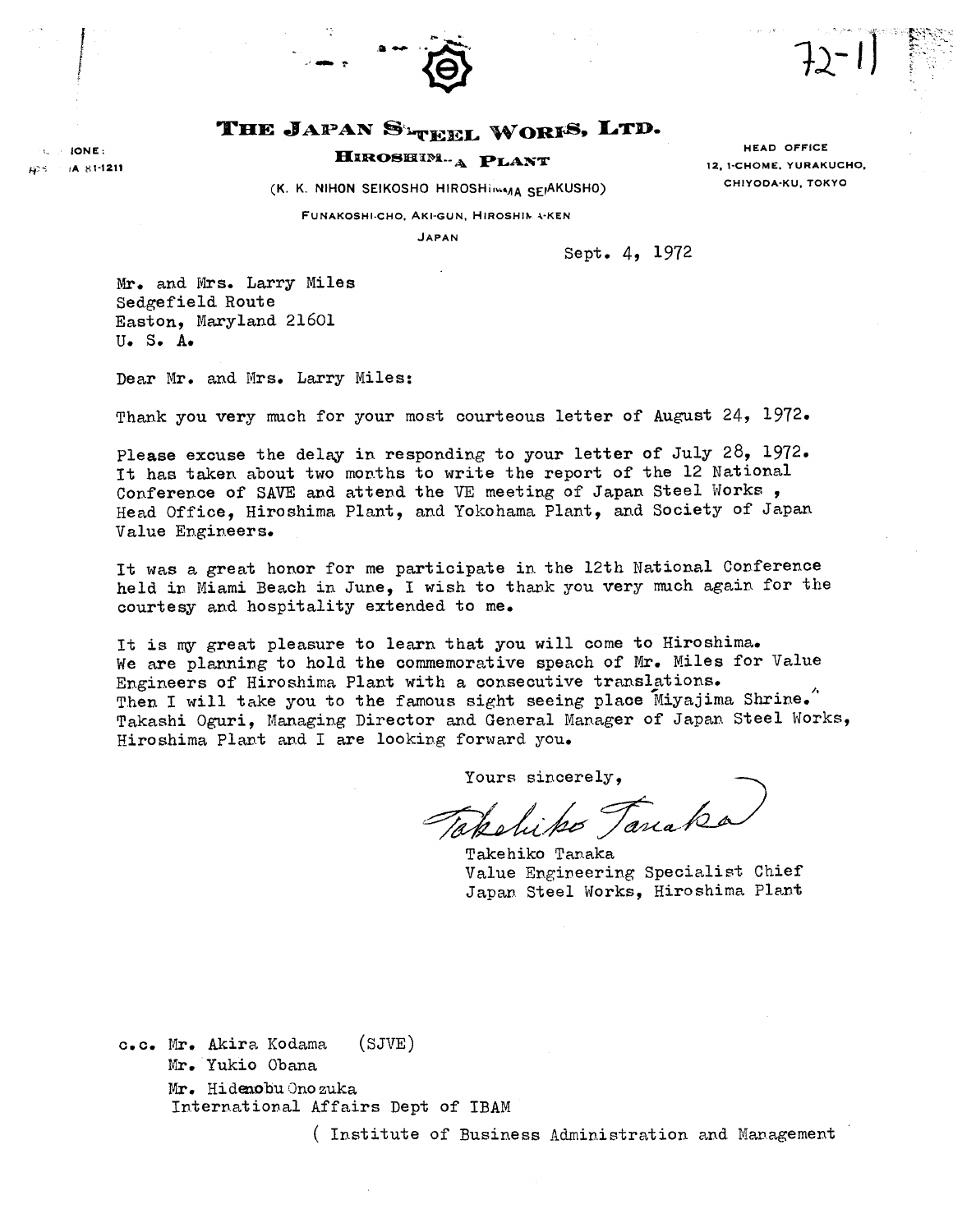Mr Takahiko Tanaka The Japan Steel Works Limited Wiroshima Plant Funakoshi-Cho, Aki-Gun, Hiroshima-Ken Javan

Dear Mr Takaka:

Macanor and I are coming to Japan this October.

You have extended so much friendship. not only this year in Miami, but also in fornor hears. We enjoyed you so much again in Hiami. You and your associates have so warmly invited us, that we, just today, got enough information so that we could decide to come now instead of in 1974. I am also advising Akira Kodama.

Soon we will make definite plans as to dates. our wishes, and reservations needed. We cortainly will accept your kind invitation to come to Hiroshima, and will endoy it greatly.

We are enjoying the pictures a great amount. Cur friends always remark about the superior quality of them, Again, congratulations to you, and to the designers and makers of your equipment.

Please toll your lovely wife that we have the beautiful needlework which she so artfully made. near our front hall. and enjoy it constantly.

We are very much filled with happiness as we plan for our journey to your country.

With Warmest Greetings.

Larry Miles and wi e Eleanor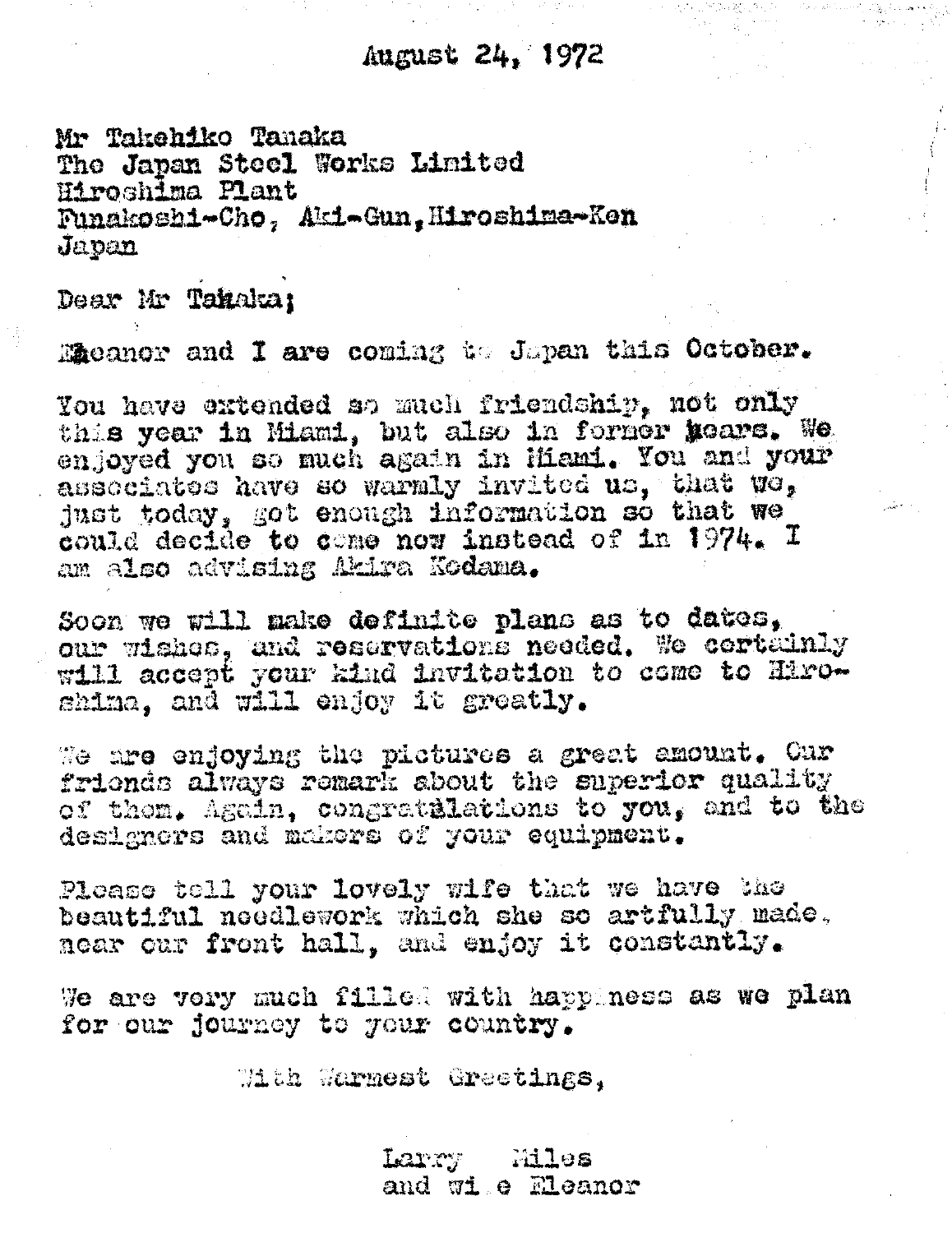# July 28. 1072

Mr Takehiko Tanaka

Dear Friend:

We have such fine memories of our good times together in Momi.

We received the pictures. They are superb - the Minest I have ever seen. Thank you very, very much.

We have forwarded some to Mr Sredenschek. who was also delighted with them.

Enclosed are the names and addresses you asked for.

Mrs Miles and I have learned from Mr. Shinagawa that he is unable to arrange transportation for our proposed visit to J pan, that he works with traffic in the oppinvestigating other arrangements, and hope to find some suitable so that we may visit your fine country thiss fall, and have the honor of attending a day of your conference.

Should you happen to know people who might make travel and visit plans for us, please feel free to give them our name and address. We should like to come in either early or mid October, and visit diverse parts of Japan. staying perhaps two or three weeks.

Marmest Regards to you and our other friends.

Larry Miles and Afe Eleanor.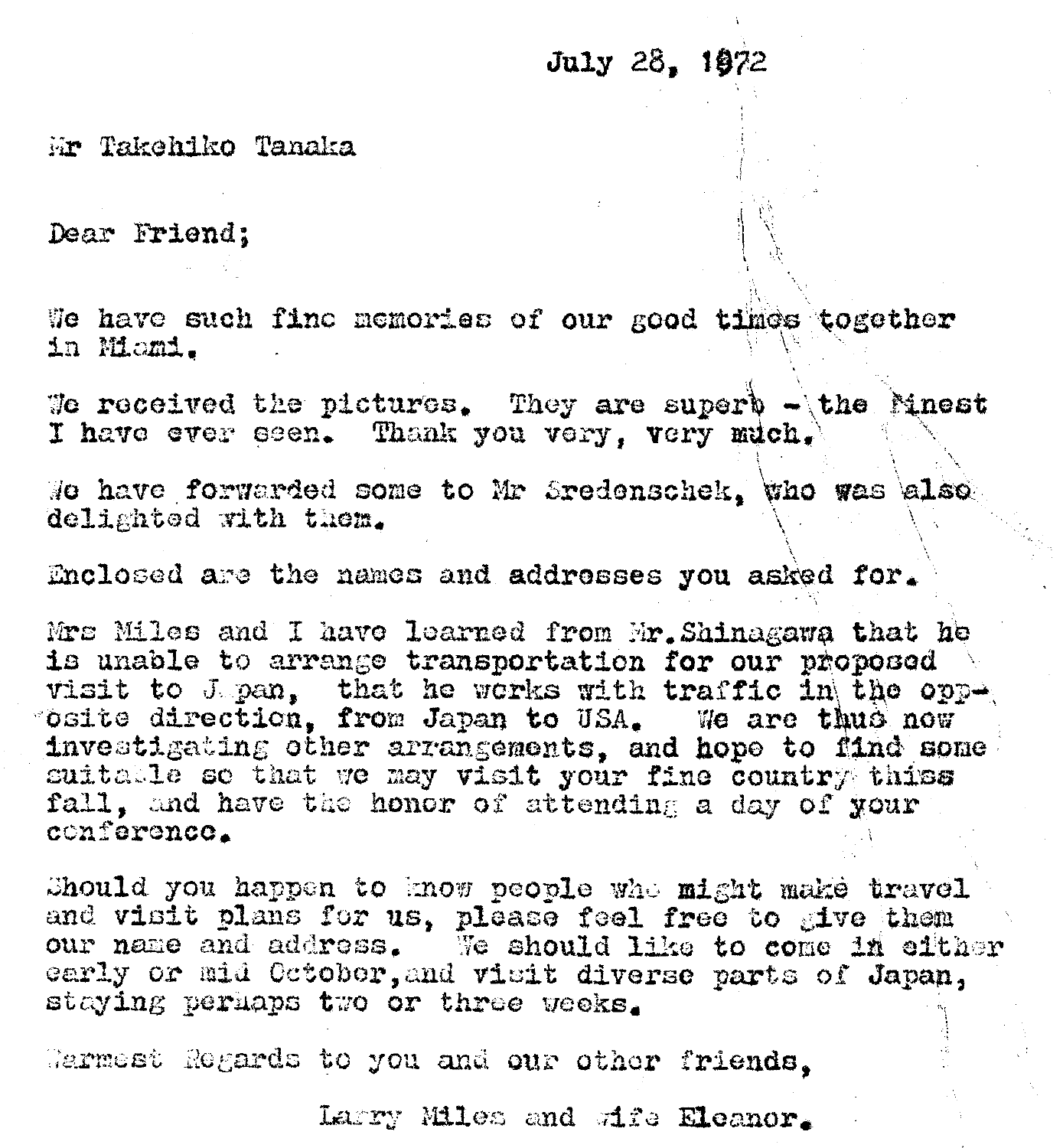### THE JAPAN STEEL WORKS, LTD.

#### **HIROSHIMA PLANT**

**HEAD OFFICE** 12, I-CHOME, YURAKUCHO, CHIYODA-KU, TOKYO

**(K. K. NlHON SEIKOSHO HIROSHIMA SEISAKUSHO)** 

**FUNAKOSHI.CHO. AKI-GUN. HIROSHIMA-KEN** 

**JAPAN** July 7, 1972

Mr. and Mrs. Lawrence **D.** Miles Sedgefield, **R.** 5. B. **840:**  Easton, Maryland 21601 **Uo So A.** 

**FELEPHONE:** 

**OSHIMA 81-1211** 

Dear **Mr.** and Mrs. Lawrence **D.** Miles:

After the very impressive and enlightening participation in the 1972 National Conference of the Society of American Value Engineers in the middle of June, I and Mr. Onozuka and Obana returned to Japan, and I **am** doing very well,

On behalf of my presentation of papers entitled "Value Engineering promotion and its motivation at Japan Steel Works, Hiroshima Plant" to the National Conference, I can hardly find adequate words to express ny sincerest feeling of thanks for your kind hospitality and kindness which you extended to me during the Conference.

Society of American Value Engineers having a great achivement and phenomenal success, we feel that the benefit to be derived by us will be great. If we too oould contribute in a small measure to your Society, through **my** presentation of papers, we should be very happy indeed. What I learned from the presentation of every and all speakers during the Conference are of an immeasurable Value and I **am** certain that the enriched knowledge would certainly help me in diffusing the concept and technology og Value Engineering wider in our Company, I hope you will continue to render to me your assistance and guidance of Value Engineering.

I wish to thank you very much again for your hospitality and kindness. Lastly my wife joins me in sending you and Mrs. Miles her best regards and thanks,

Sincerely yours,

Takelike Tanako

Takehiko Tanaka Value Engineering Specialist Chieff Assistant to Hanager Japan Steel Works, Hiroshima Plant

c,c. Mr. Carlos Fallon Mr. J. J. Kaufman